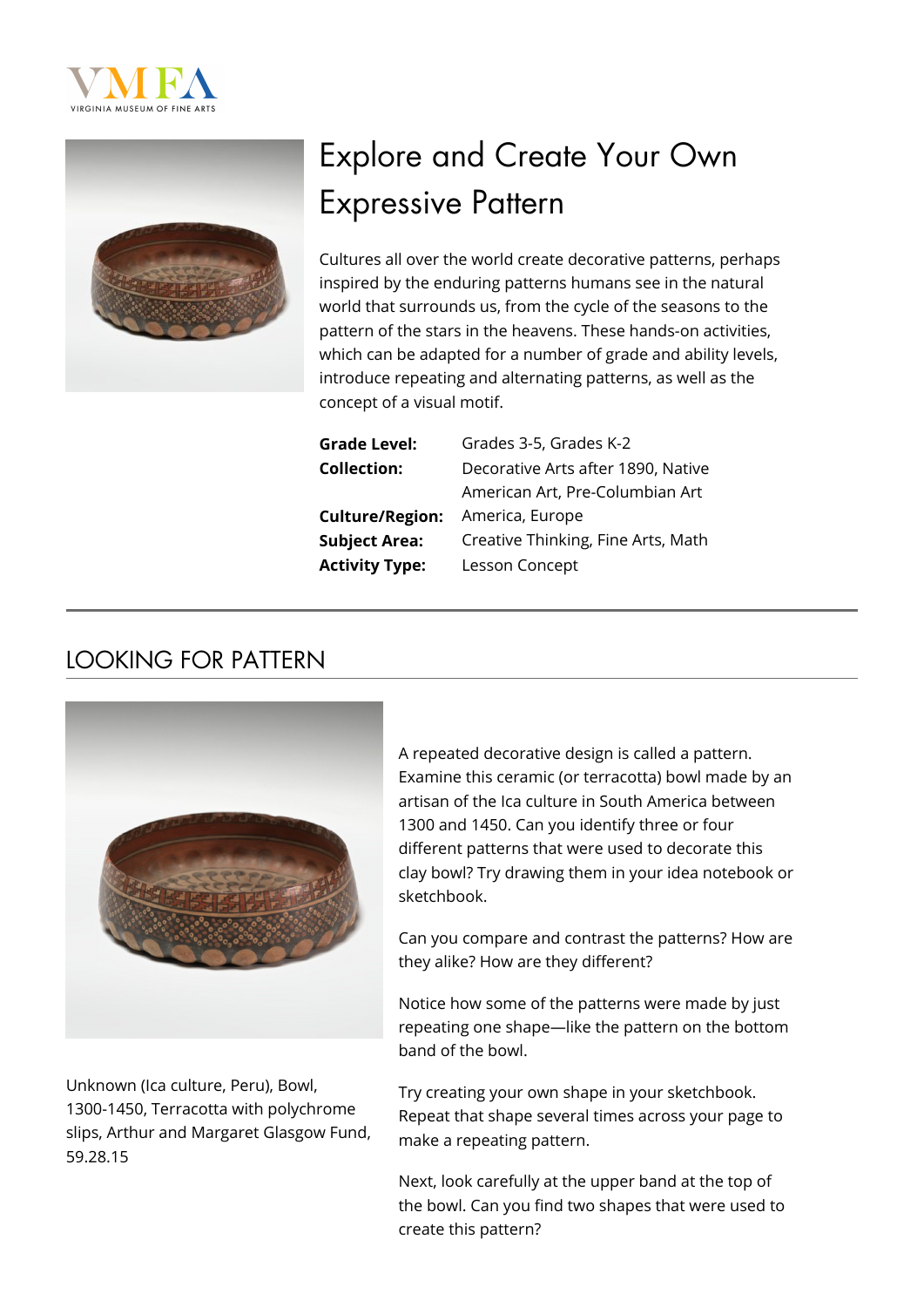

In your sketchbook, make a second shape that's different from the shape you used for your repeating pattern. Make another pattern by drawing your first shape and then your second shape. Keep repeating the two shapes in order across your paper.

You've made what is called an alternating pattern!

#### **MOTIFS**

Many patterns are created using straight lines and angles, but organic shapes like those found in plants can also create patterns. This complex pattern was created by the English artist William Morris.

Morris was inspired by flowers and leaves to make this design for a roll of wallpaper. We can only see part of the pattern in this detail, but can you find two areas where the same representation of a flower is shown? When a pattern—like the flowers and leaves seen here—is repeated throughout a work of art, the repeated element is called a motif.

Morris has used lots of curving lines to make this organic pattern? Can you find a shape in nature (perhaps a flower, a leaf, or a piece of fruit) that you could use to create a pattern? Try making simplified line drawing of your shape. Repeat it, flip it, and repeat the process to make your own wallpaper pattern with your chosen flower, leaf, or fruit as a motif! Does your motif have a personal meaning for



William Morris, English, 1834–1896, Roll of Wallpaper,<br>you? 19th century, woodblock on paper, Gift of William B. O'Neal, 87.212.3

## PATTERN IN MOTION

Some patterns that decorate objects can also suggest motion. Compare and contrast the two baskets pictured below. Which design do you think best suggests motion? Does one suggest upward motion better? Which one makes you think more about horizontal motion?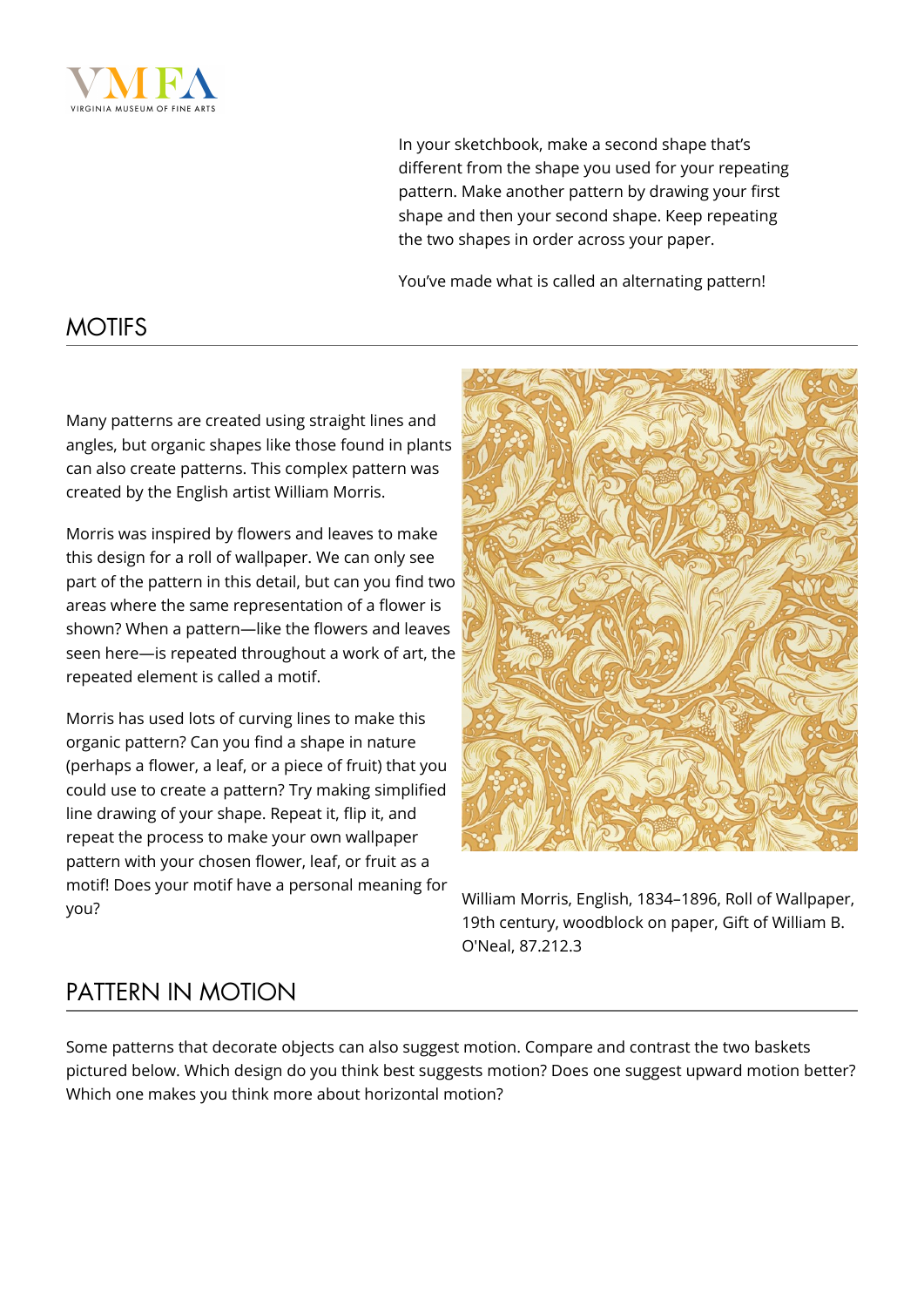



Unknown (Yokuts), Native American, Basket, 1870–1920, Grasses, sedge root, bracken root, redbud, From the Robert and Nancy Nooter Collection, Arthur and Margaret Glasgow Endowment, 2015.10



Unknown (Pomo culture, California), Native American, Storage Basket, 1900, Willow, sedge root, redbud, From the Robert and Nancy Nooter Collection. Arthur and Margaret Glasgow Endowment, 2017.57

Can you sketch out some ideas for patterns that might suggest motion? Experiment with different angles for your shapes. Do you notice how the shapes on these baskets create interesting diagonal patterns across the surface of the baskets? Try making diagonal patterns on your paper on your paper. How do these patterns differ from the ones that are placed in a straight line?